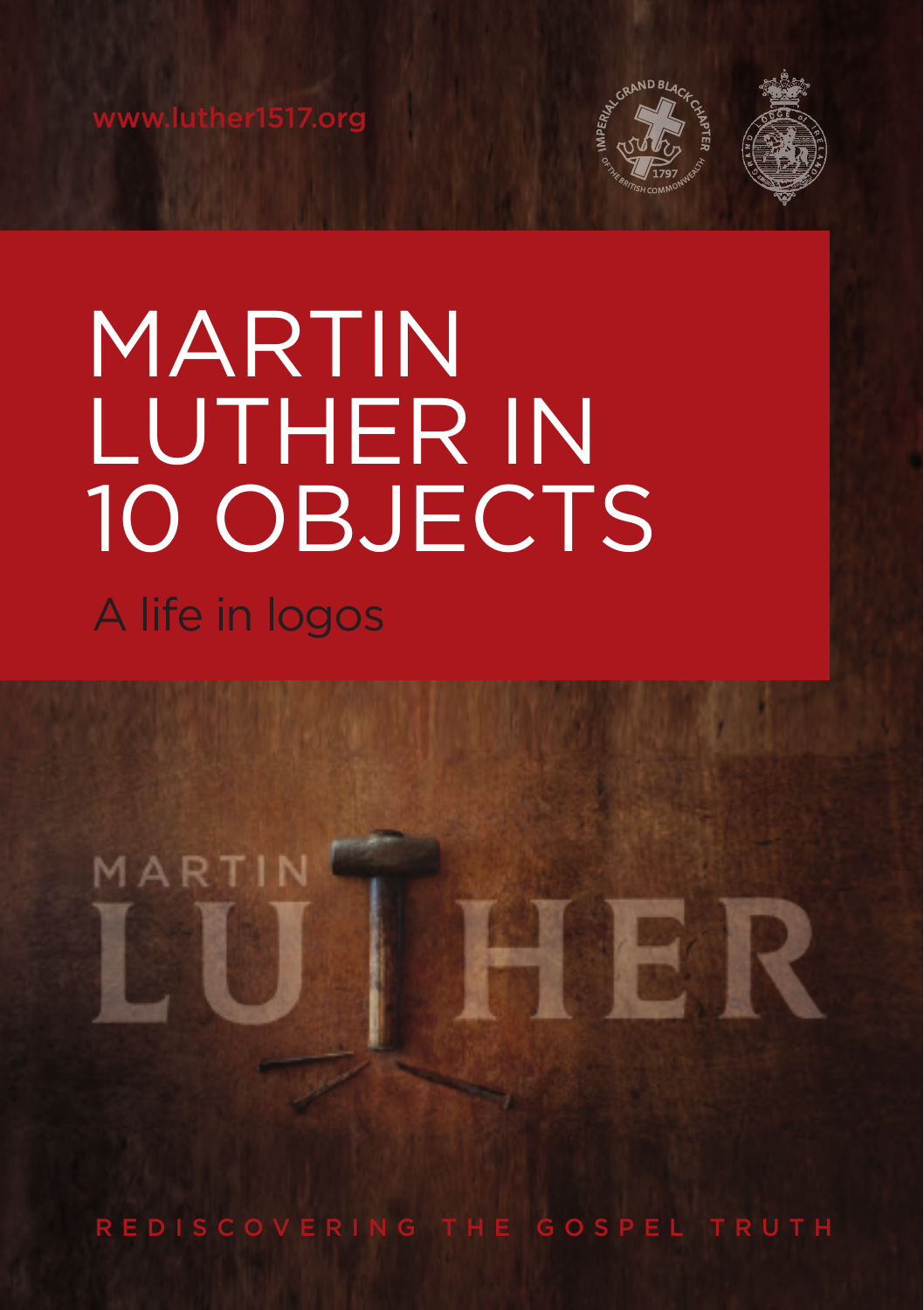# **1: A PICK AND SHOVEL**  LUTHER'S FAMILY

Martin Luther was born to Hans and Margaret Luther on 10 November 1483 at Eisleben, part of modern day Germany. Martin's father worked hard as a miner and became the mine manager. Hans ensured that Martin received a very good education including

how to read and speak Latin. This was very important as Latin was, "the language of the church, of law, diplomacy, international relations, scholarship and travel." Martin then attended Erfurt University where he studied between 1501 and 1505, and attained a BA and MA. Martin began to study law, which his father was keen for him to follow as a career.

## **2: A TROWEL** A CHANGING WORLD

Europe was unsettled, both politically and religiously. The Islamic Ottoman Empire was advancing into Europe and had almost reached Germany. Pope Leo X had exhausted the churches finances with wars and the massive building project of

St. Peter's and the Vatican. He needed money. At the same time the ambitious Cardinal Albrecht of Brandenburg in Germany wanted a third 'bishopric.' For this he needed the Pope's permission, and this came at a price. They entered into a financial arrangement. The Pope also gave Albrecht permission to raise an 'indulgence' – asking people to pay the Church money to forgive their sins and to release souls of the dead from purgatory. It was the sale of these 'indulgences' against which Martin Luther would later protest.

# **3: A LIGHTNING BOLT** A CHANGED LIFE

During a storm when a student of law Martin Luther was nearly struck by lightning. In his terror during that moment he cried out, "Saint Anne, save me and I will become a monk." He was unharmed but still took his vow seriously. A few weeks later he presented himself at an Augustinian monastery and joined their Order. Martin thus turned his back on a lucrative career in law. Hans Luther was very unhappy about his son's decision. He knew nothing about it until after it happened. For Hans, all the high hopes he had in his son seemed lost.

# **4: A 'MORTAR BOARD'** LIFE AND EDUCATION

Martin Luther was not only a monk. In 1507 he was ordained as a priest. It was during Luther's first mass that he was powerfully challenged about his own sinfulness. He realised that peace with God could not be found in religion. Despite this anxiety, in 1512 he became the Doctor of Theology at the new University of Wittenberg. This meant Luther had the roles of preaching, pastoring people, and lecturing students about the Bible. His Bible teaching was very thorough: he spent 1513–15 lecturing on the Psalms, Romans (1515–16), Galatians (1516–17), Hebrews (1517–18) and Psalms again from 1519–21. Yet he still struggled with his sin. Was it forgiven or was it not? He simply didn't know. It was during his study of the Bible, in particular the Epistle to the Romans, that he discovered that salvation is in Christ alone, by grace alone, through faith alone. Truly 'the Just shall live by faith.'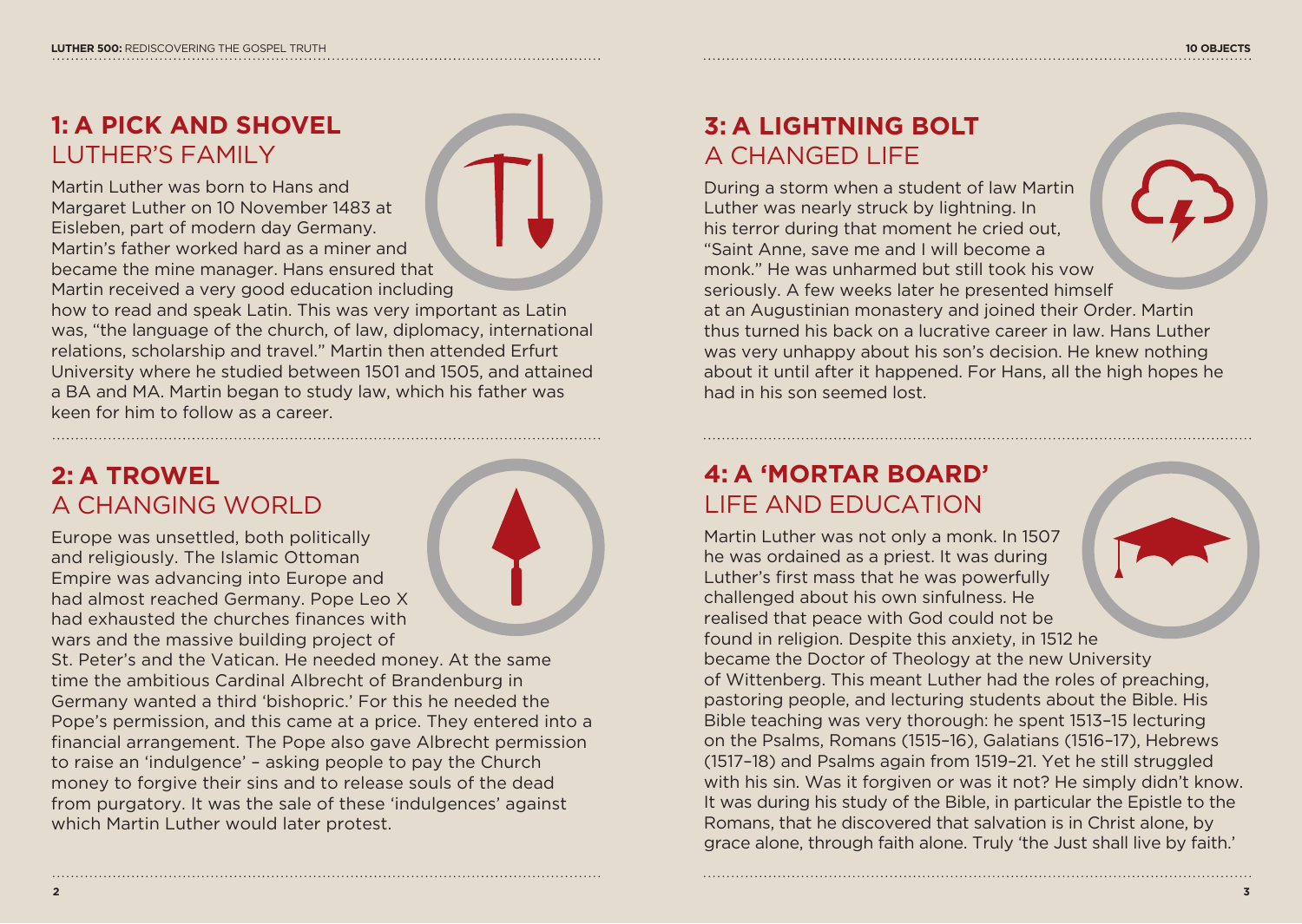Johann Tetzel, a Dominican monk, was tasked with selling indulgences to raise money for the Church, and eventually he arrived at Wittenberg. This distressed and infuriated Pastor Martin Luther. People he

knew, loved and cared for were in danger of being duped into spending the little money they had on indulgences. Luther responded by writing the' 95 Theses' which he nailed to the town's notice board on 31st October 1517, a very public attack on the Church and the Pope. Luther's aim was to start a debate amongst theologians. Unknown to Luther the '95 Theses' were copied, translated from Latin into German and circulated round the country. The '95 Theses' suddenly and unexpectedly became big news throughout Europe. As we might say today, it 'went viral'.

## **6: A PRINTING PRESS** LUTHER'S WRITING

The relatively recent invention of the printing press provided the means to spread Luther's writings throughout Europe. His works were also circulated in England and Scotland. This provoked an angry King

Henry VIII to write against Luther's teachings! However Luther's printed books, pamphlets and sermons were widely read and gladly received. In fact, much of his writing is available freely online today! Also the 'Fortress Press and Concordia Publishing House' have an English translation of Luther's works in 55 volumes. It is documented that he would have been happy even if only his 'Large and Small Catechism' along with 'The Bondage of the Will' survived. Millions of copies of his writings swept across Europe.

By this stage Martin Luther had already been excommunicated by the Pope, but now he was summoned to a meeting of the Holy Roman Empire (called a Diet) held in the city of Worms. Prior to setting out on his journey he said, "I would go to Worms if there were as many devils as there were tiles on the roofs. If Huss had been burned, the truth had not been burnt with him." John Huss (Jan Hus) was executed in 1415 and is often thought of as the as the first church Reformer. Luther was expected to change his mind and admit that his own teaching was wrong. However, he reaffirmed his writings, questioned the accuracy and constancy of Roman Catholic teaching and concluded his speech: "Here I stand, I can do no other, so help me God!"

## **8: A BIBLE** IN THE PEOPLE'S LANGUAGE

Today it is hard to imagine not having a Bible in the language we speak, but this was not the case in the 1500s. Luther believed the people needed a Bible, one in their own language, one that was readable and accurate, and one translated from the original languages of Greek and Hebrew. This work of translation and revision continued throughout his life. Luther's passion can be evidenced when he went to a slaughter house to get the right words for a goat's innards! The printing press made it possible for copies to be printed quickly and cheaply. Luther's work was a great influence on and encouragement to the English Bible translator William Tyndale and the young Scottish Reformer Patrick Hamilton – both of whom would later be brutally martyred.

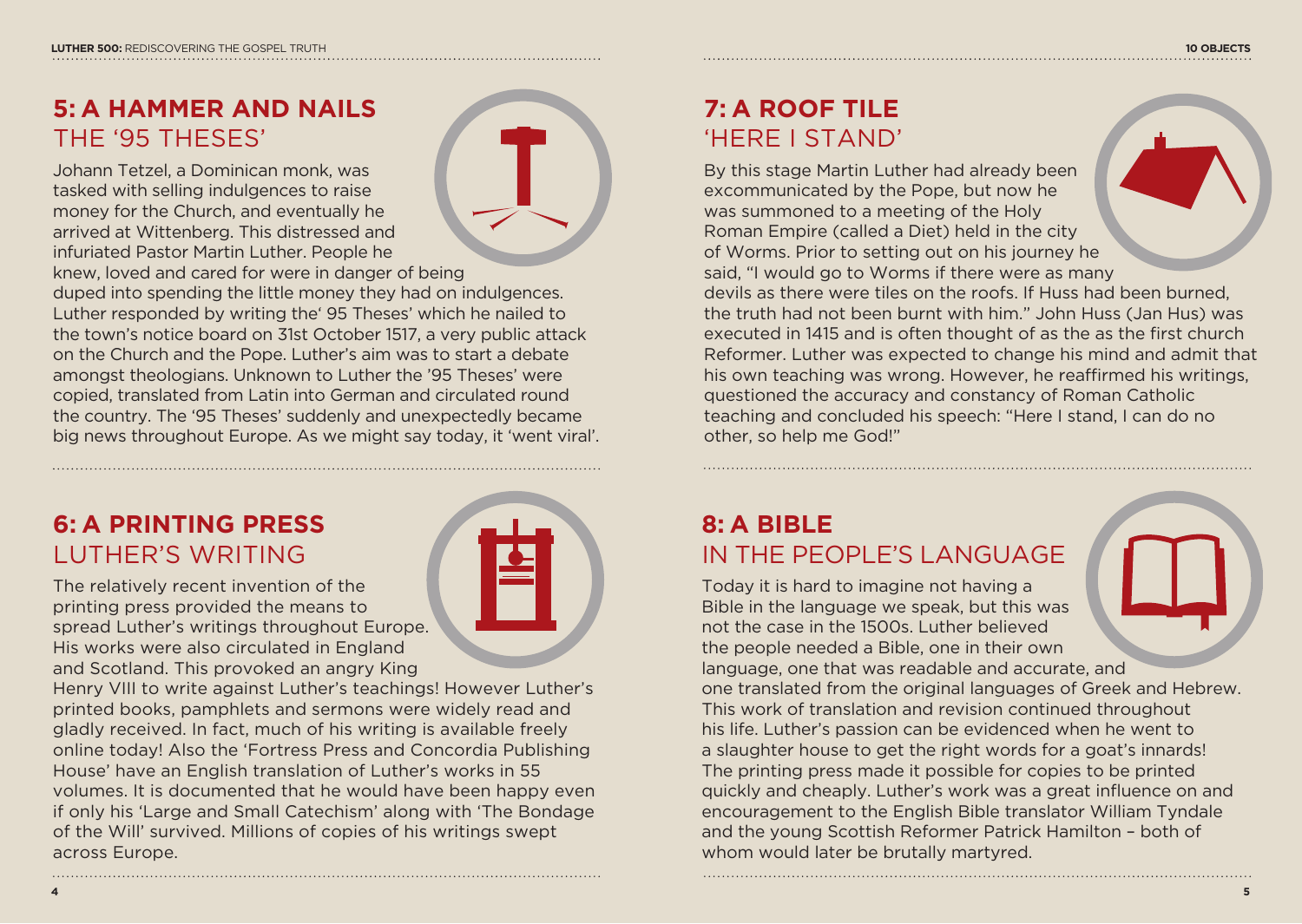## **9: A WEDDING RING** THEOLOGIAN DAD

Martin Luther married Catherine von Bora in 1525. She had escaped from her convent and travelled to Wittenberg in a barrel! They parented six children and allowed students to be lodgers in their home, the old Augustinian monastery. For Luther, clergy marrying was no longer a theological matter but



personal choice. Now no longer an unmarried academic in a secluded cloister, he needed to know how he could best teach the children gathered round his knee. As a father and a pastor he constantly moulded his teaching and preaching to ensure he engaged with people on their level.

## **10: A BEGGING BOWL** FINAL WORDS

Luther travelled to Eisleben in 1546 (against the wishes of his wife Katie, and the Elector of Saxony) to help settle a disputed will. Whilst far away from his beloved Katie he became ill and died. He was 62, an old man by the standards of his day. His final recorded words were, "We are beggars, this is truth". It is recorded that he spoke the first part in his native German and the second in the scholarly Latin – thus, in death as in life, uniting the common man with the theologian. As a spiritual beggar, he saw himself destitute and bankrupt without Christ; but in Him he was spiritually rich and had all that he needed. These words tell us much about his life, ministry and faith. He relied, by faith alone, upon the crucified and risen Jesus

# **LUTHER READING LIST**

## **LUTHER'S OWN WRITING**

- *95 Theses* (1517)
- *The Bondage of the Will* (1525)
- *Commentary on Galatians* (1535) (Also see further reading list)

#### **LUTHER'S THEOLOGY**

- *Luther on the Christian Life: Cross and Freedom* Carl Trueman (Crossway)
- *Histories and Fallacies: problems faced in the writing of history.* Carl Trueman (Crossway)
- *The Genius of Luther's Theology*
- Robert Kolb & Charles P Arand (Baker Academic)
- *Reformation Thought an Introduction* Alister McGrath (Oxford: Blackwell Publishing)
- *On being a theologian of the cross: reflections on Luther's Heidelberg Disputation (of 1518)*
- Gerhard O Forde (Wm B Eerdmans Publishing Co.)

#### **LUTHER'S LIFE**

- *Martin Luther a Life.* Martin Marty (Penguin Books)
- *Martin Luther: the man who started the Reformation.* Thomas Lindsay (Christian Focus)
- *Here I Stand: A Life of Martin Luther.* Ronald Bainton
- *The Wit of Martin Luther.* Eric W Gritsch (Fortress Press)

## **FURTHER READING**

- An excellent reading list can be found here:
- http://www.reformation21.org/articles/reading-luthernot-wisely-but-well-part-one.php
- http://www.reformation21.org/articles/reading-luthernot-wisely-but-well-part-two.php



## **BOOKSHOPS**

The following shops do not appear as adverts but as possible sources for books on this reading list. Other bookshops are also available.

#### BEULAH BOOKSHOP

25 Central Promenade, Newcastle, Co Down BT33 0AA T: 028 4372 2629 www.beulahbooks.com

## EVANGELICAL BOOKSHOP

15 College Square East, Belfast BT1 6DD T: 028 9032 0529 www.evangelicalbookshop.co.uk

### GOWAN BOOKS

Boho Rd, Enniskillen, Co Fermanagh BT74 8AS T: 028 6634 1239 www.gowanbooks.com

### ICM BOOKS

115 Dunkirk Road, Lurgan, Co Armagh BT66 7AR T: 028 3832 1488 www.icmbooksdirect.co.uk

WESTMINSTER BOOKS (ONLINE) www.wtsbooks.com

Christ, for salvation.